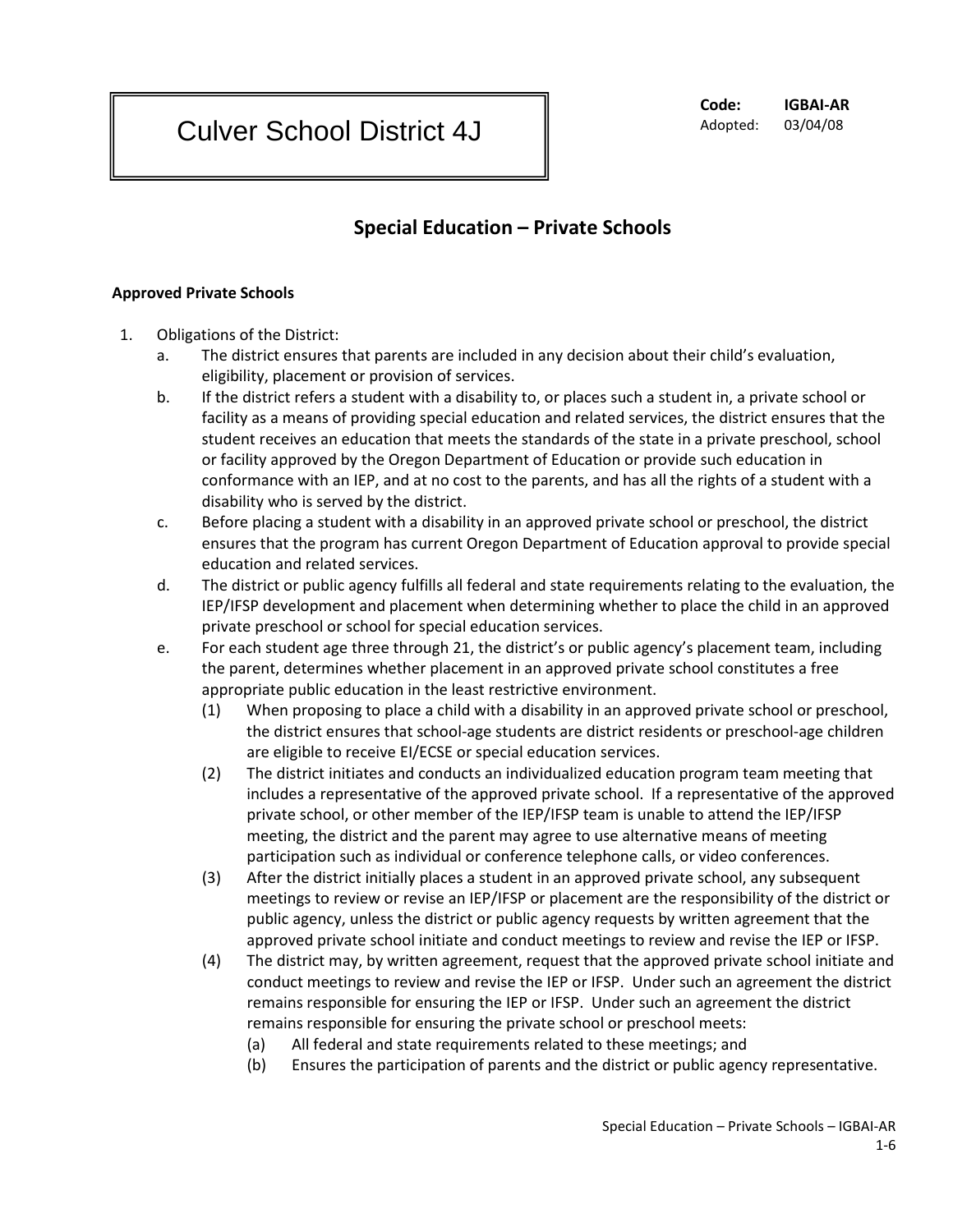- (5) The private school or preschool may not determine or implement program changes without the participation and agreement of the parents and the district or public agency representative.
- (6) The district in which the child resides provides transportation to and from the approved private school or preschool at no cost to the parent.
- (7) The district or public agency terminates the placement of students in a private school or preschool if the Oregon Department of Education suspends, revokes or refuses to renew the approval of a private school or preschool.
	- (a) The district ensures that every student with a disability who is placed in or referred to a private school or facility by the district as a means of providing special education and related services.
		- (i) Receives education and services that constitute a free appropriate public education in the least restrictive environment at no cost to the parents;
		- (ii) Is provided an education that meets the standards that apply to education provided by the public agency; and
		- (iii) Has all of the rights of a student with a disability who is served by the public agency.
	- (b) The district ensures that all applicable federal and state requirements relating to the evaluation, eligibility, IEP development, placement and procedural safeguards are followed when determining whether the student will be placed in an approved private school for special education services.
	- (c) The district initiates and conducts an IEP meeting at which an IEP is developed based upon the needs of the student before determining placement of a student with a disability in an approved private school.
- 2. Out-of-State Placements for Special Education
	- a. The district ensures that any private educational institution located outside the state of Oregon with which it contracts to provide special education and related services to Oregon students is approved the state educational agency of the state in which the educational institution is located. If the state does not have a formal approval process, the educational institution shall meet whatever requirements apply for private schools to serve publicly placed students in that state.
	- b. The district maintains documentation of such approval and makes it available to the Oregon Department of Education (ODE) upon request.
	- c. The district makes contractual agreements for out-of-state placements for the provision of special education and related services when, in accordance with applicable federal and state law, the district has:
		- (1) Developed an individualized education program;
		- (2) The placement team has determined that no appropriate in-state placement options are available.
- 3. District Responsibility for Students Enrolled by their Parents in Private Schools
	- a. The district provides equitable services, funded by a proportionate share of federal special education funds, for resident and nonresident students with disabilities enrolled by their parents in private schools located within district boundaries. Nonresident students include children who are residents of another state.
	- b. The district consults with private school officials about procedures and services and provides child find activities, evaluations, reevaluations and eligibility determinations comparable to those provided for the district's public schools.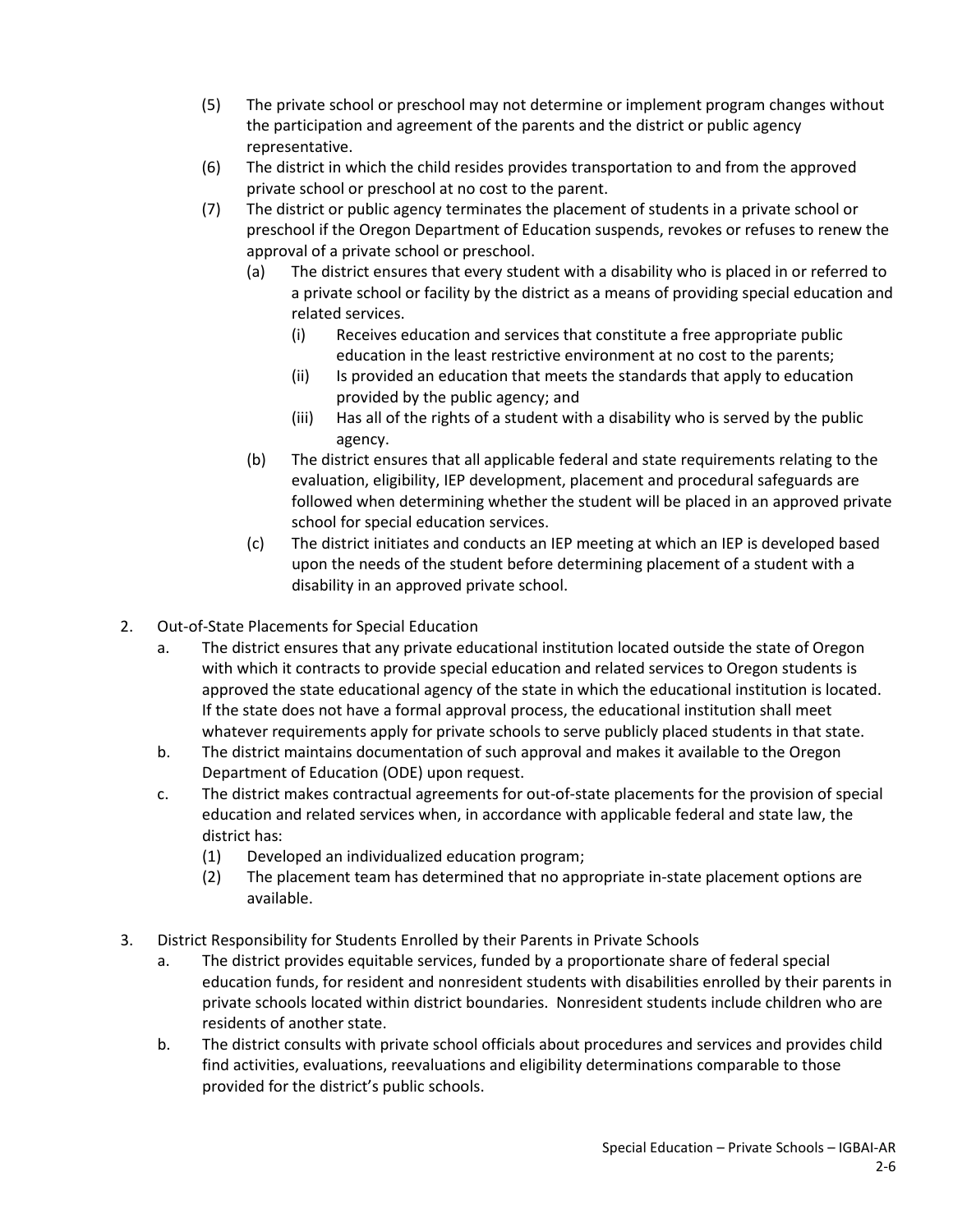- c. The district maintains in its records and provides annually to the Oregon Department of Education, a count of the number of parentally-enrolled private school students evaluated, the number found eligible and the number to whom it provides services.
- 4. Consultation with Representative of Private School Students with Disabilities
	- a. The district consults, in a timely and meaningful way, with representatives of private school located within the district's boundaries.
	- b. Consultation includes:
		- (1) The child find process, including
			- (a) How parentally-placed private school children with disabilities may participate equitably, as they do not have an individual entitlement to the same level of special education services as children enrolled in public schools; and in the child find process and how parents, teachers and private school officials will be informed of the process.
			- (b) How parents, teachers and private school officials will be informed of the process.
			- (c) How, where and by whom the special education and related services will be provided.
			- (d) The determination of the proportionate amount of federal funds available including how the amount is calculated, the proportionate share of federal funds available to serve parentally placed private school children with disabilities and how this is calculated.
			- (e) How services will be apportioned if funds are insufficient, and how and when these decisions will be made.
			- (f) A written explanation of service decisions that the district provides to officials of private schools if the district disagrees with the views of the private school officials about the services to be provided or the methods of providing these services.
	- c. Written affirmation and complaint:
		- (1) The district requests a written affirmation, signed by the administrator of each private school participating in the consultation process that a timely and meaningful consultation occurred;
		- (2) If private school officials do not provide this affirmation within a reasonable period of time, the district forwards its documentation of the consultation process to the Oregon Department of Education (ODE);
		- (3) The district maintains documentation of its consultation process;
		- (4) The district acknowledges the right of a private school official to submit a complaint to the Oregon Department of Education (ODE) regarding the district's implementation of these requirements. Should such a complaint occur, the district forwards to ODE appropriate documentation, including documentation of the district's consultation process.
	- d. The district makes the final decisions with respect to the services to be provided to eligible private school students.
	- e. Child Find for Parentally-Placed Private School Children:
		- (1) The district's child find process includes all resident and nonresident parentally placed students attending private schools located within the district's boundaries.
		- (2) The district provides child find activities that are similar to, and completed within a comparable time period as child find activities for students within the district's public schools.
		- (3) The district consults with private school representatives and parents about how to implement the child find activities and how to keep parents and private school personnel informed.
		- (4) The district ensures the equitable participating of parentally placed private school students in the child find process.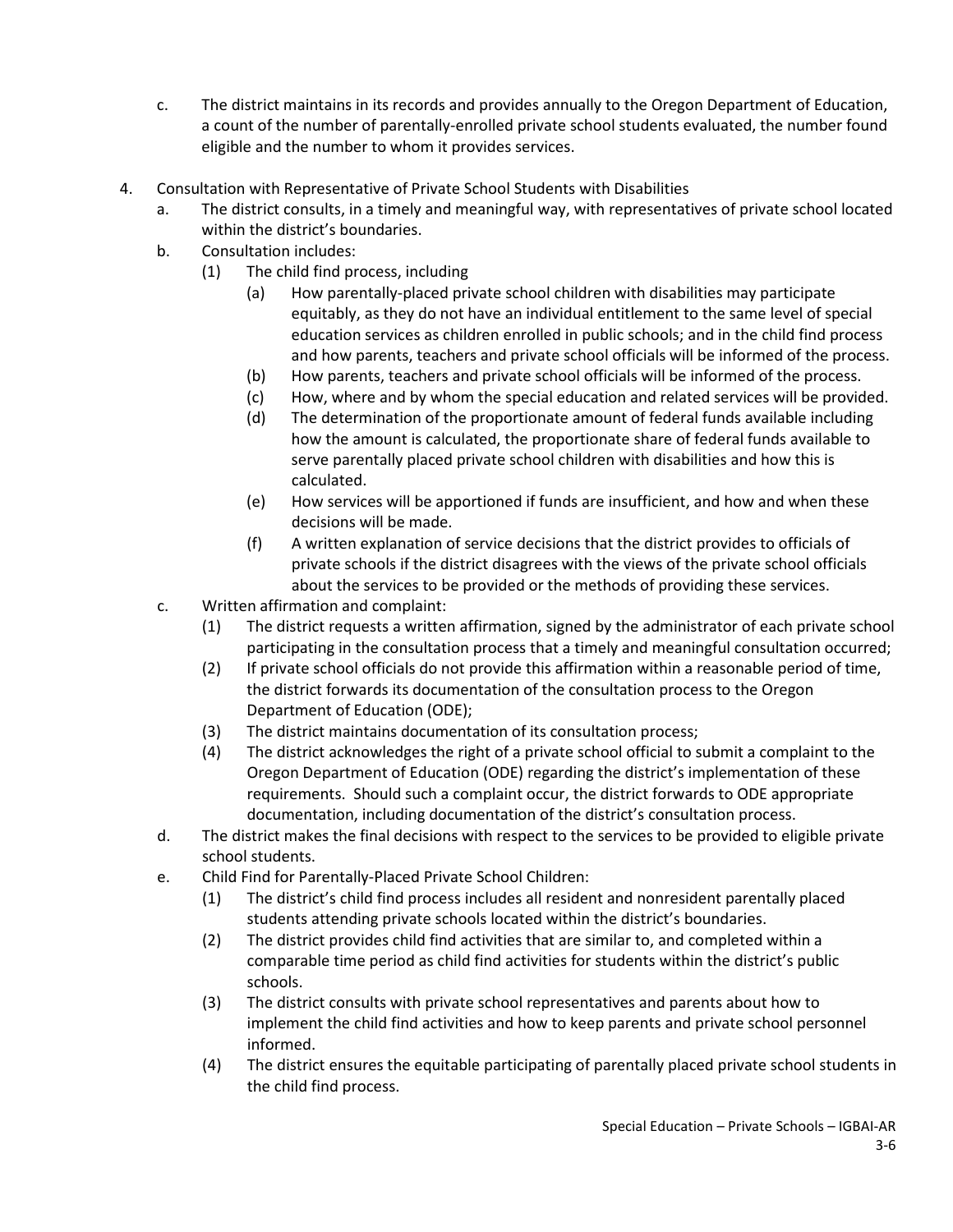- (5) The district does not include the cost of conducting child find activities for private school students, including individual evaluations in determining whether it has spent a proportionate share of its federal IDEA funds on parentally placed private school students with disabilities.
- (6) The district ensures an accurate count of these children is made between October 1 and December 1 of each year and uses this count in determining the amount the district spends for services in the subsequent fiscal year.
- 5. Provisions for serving students placed by their parents in private schools:
	- a. District decisions about the services that are provided to private school students with disabilities are made throughout the consultation process and in accordance with the district's plan for service to parentally-placed private school student and their service plans.
	- b. The services provided to private school students with disabilities are provided by personnel meeting the same standards as personnel providing service in the district program.
	- c. The district may provide private school students with disabilities a different amount of services than students with disabilities attending public schools in the district.
	- d. The district may provide services to private school students with disabilities onsite at the student's private school, including a religious school, to the extent that services can be provided in a religiously neutral setting with the private school. These services will be provided during the student's regular school day, unless stated otherwise in the student's service plan.
	- e. If a parent of a private school student with a disability requests an IEP meeting from the resident district, the resident district will either:
		- (1) Hold and IEP meeting within a reasonable time; or
		- (2) Provide the parent with prior written notice of the district's refusal to hold an IEP meeting.
- 6. Evaluation, Reevaluation and Eligibility of Private School Students with Disabilities
	- a. The district conducts evaluations, reevaluations and eligibility determinations, in accordance with federal and state laws and regulations, for both resident and nonresident students enrolled by their parents in private schools located within district boundaries.
	- b. Eligibility for special education and related services will be determined by the district in the same manner as for public school students with disabilities.
	- c. The district in which the private school is located reevaluates private school students with disabilities at least every three years to determine whether the student continues to be eligible for special education, whether the student is or is not currently receiving services under a services plan.
	- d. If parents who enroll a student in a private school at their own expense does not provide consent for the initial evaluation or the reevaluation, or the parent fails to respond to a request to provide consent, the district does not use due process procedures to override the lack of consent. The district does not, and is not required to, consider the child as eligible for special education services in these cases.
	- e. If a parent refuses a reevaluation that is necessary to determine whether the student continues to be a student with a disability, and as a result of the team cannot determine the student's continuing eligibility, the student will no longer be considered 'eligible' and shall not be counted as a private school student with a disability for the purposes of the private school student count.
	- f. Following an initial determination of eligibility, and upon any subsequent determination of eligibility, the district will notify the parent in writing that the resident district will make a free appropriate public education available to the student if the student is enrolled in a district program, and conducts a meeting to develop, review or revise the student's services plan.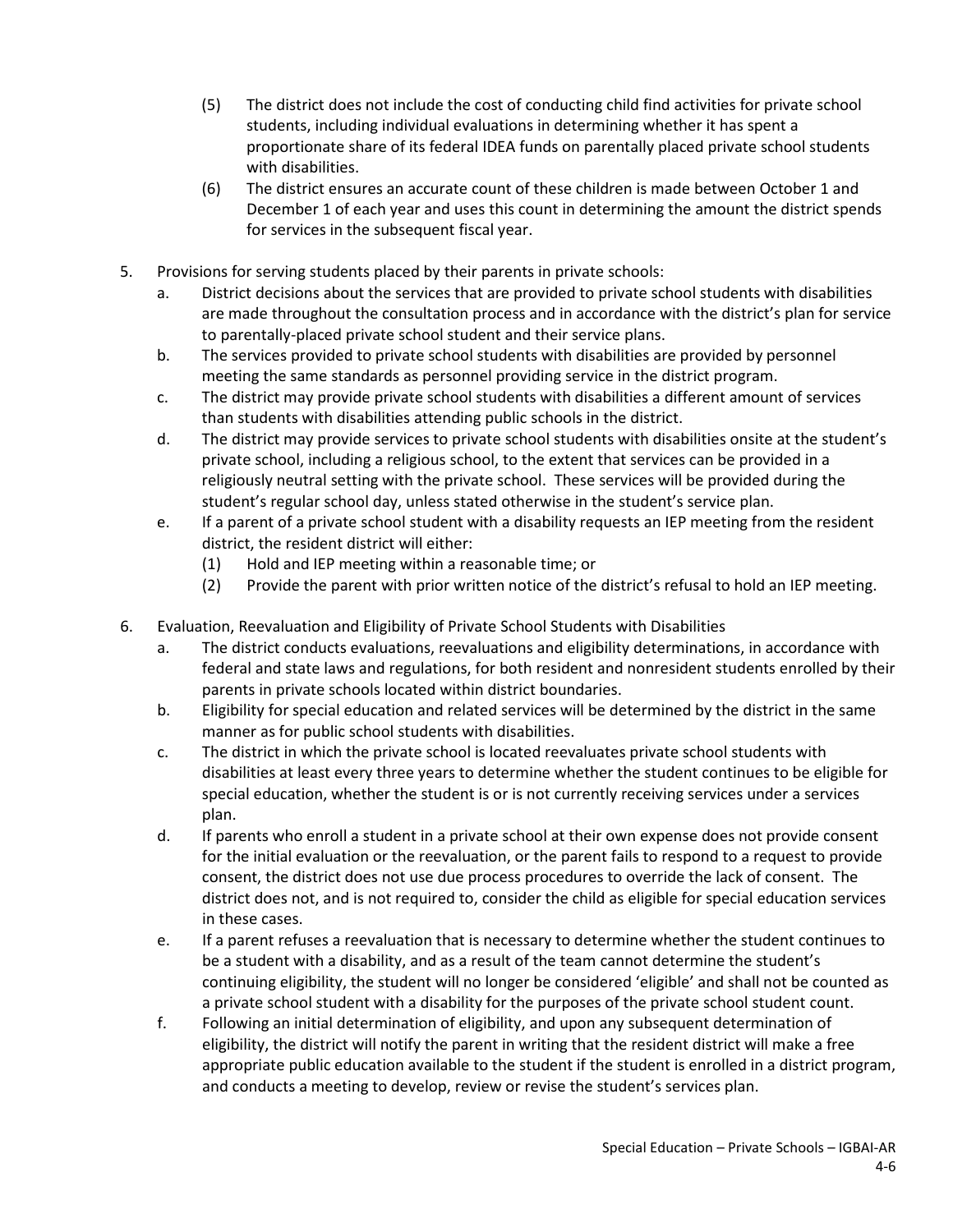- g. If the parent does not choose to remove the child from private school to enroll in a district public school, the district initiates and conducts a meeting to develop, review or revise the student's services plan, consistent with the procedures for IEP meetings and timeline and in light of the service provision the district has determined through the consultation process.
- h. The district in which the private school is located does not release evaluation and eligibility determination information or other personally identifiable information to the student's resident district without written parental consent, unless parents seek enrollment in the student's resident district and the resident district requests records.
- 7. Service Plans
	- a. If a student with a disability is enrolled by a parent in a private school, the district offers a services plan.
	- b. The district ensures that the services plan describes the specific special education and related services the district will provide to the student in light of the services that have been determined through the consultation process.
	- c. The district convenes individual meetings to develop, review and revise the services plan consistent with procedures for IEP team membership, parent participation and IEP content, to the extent appropriate.
	- d. The district ensures that a representative of the private school attends each meeting. If the representative cannot attend, the district will use other methods to ensure participation by the private school, including individual or conference telephone calls.
	- e. The district is not required to provide transportation from the student's home to the private school except in the following circumstances. If necessary for the student to benefit from or participate in the services provided by the public agency, a private school student with a disability will be provided transportation:
		- (1) From the student's school or the student's home to a site other than the private school; and
		- (2) From the service site to the private school, or to the student's home, depending on the timing of the services.
- 8. Property, Equipment and Supplies
	- a. The district keeps title to and exercises continuing administrative control of all property, equipment and supplies that the district acquires with IDEA funds for the benefit of private school students with disabilities.
	- b. The district may place equipment and supplies in a private school for a period of time needed to implement the service plan of a private school student with disabilities or for child find purposes.
	- c. The district ensures that the equipment and supplies placed in a private school:
		- (1) Are used only for implementation of special education activities; and
		- (2) Can be removed from the private school without remodeling the private school facility.
	- d. The district removes equipment and supplies from a private school if:
		- (1) The equipment and supplies are no longer needed for special education activities, programs or services; or
		- (2) The district determines removal is necessary to avoid unauthorized use of the equipment and supplies.
	- e. The district does not use IDEA funds for repairs, minor remodeling or construction of private school facilities.